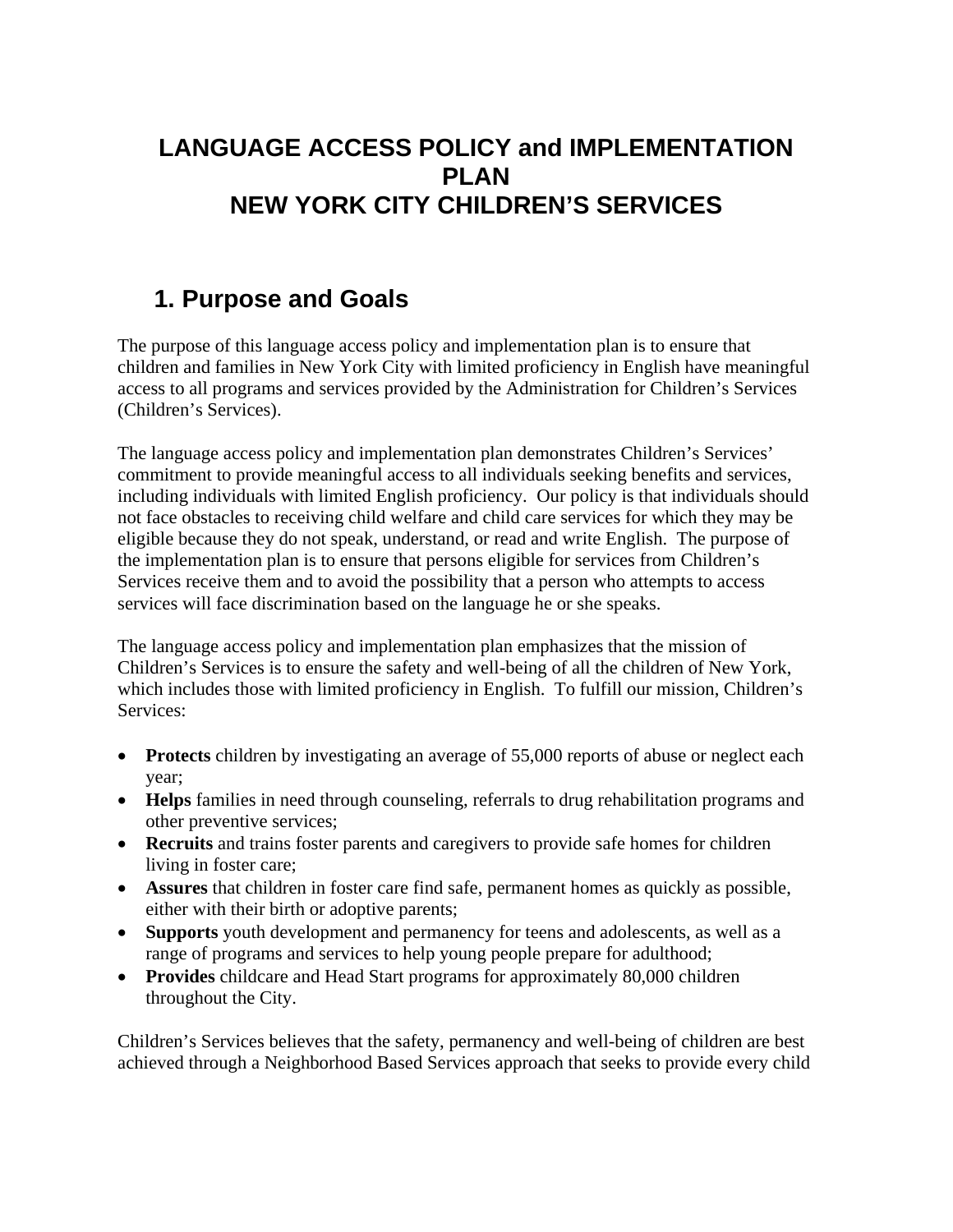and family with culturally, linguistically and need-driven services within their communities. Children's Services is committed to providing high-quality child welfare and child care services and enhancing family engagement in these services. Promoting access to services through language assistance is critical for workers to interact effectively with families and improve outcomes for the children and families.

This policy and implementation plan is consistent with federal requirements under Title VI of the Civil Rights Act of 1964, Local Law 73 of 2003 and Executive Order 120 signed by Mayor Bloomberg in July, 2008. Children's Services has been implementing Local Law 73 since 2004. Children's Services new language access policy and implementation plan builds on the successes that we have had in providing language assistance to children and families with limited English proficiency (LEP). These accomplishments include:

- Increased language assistance services by over 500% from CY 2005 to CY 2007. More than 35,000 requests for language assistance services were met in CY 2007 as compared to 20,000 requests in CY 2006. In CY 2005, Children's Services responded to 6,600 requests for language assistance services.
- Increased funding and utilization of the telephonic interpreter system that was first implemented in CY 2006. Use of telephonic interpreter services, which provides access to interpreters within one minute increased from nearly 10,000 requests in CY 2006 to over 25,000 requests in CY 2007.
- Provided cultural competency training and special immigrant training that includes best practices and protocols in providing interpreter services.
- Assessed the language needs of preventive service agencies and added 200 new preventive slots to address unmet need. Additional preventive slots were added to increase capacity to serve Spanish, Chinese, Russian, Albanian, African, Polish, Urdu, Bengali and Arabic speaking families

# **2. Scope of Policy**

 The requirements of this language access policy will apply to all divisions, and borough offices of Children's Services. The policy is effective immediately and will be reviewed and updated on an annual basis.

# **3. Definitions**

A. "Limited English proficient (LEP) individual" means an individual who identifies as being, or is evidently, unable to communicate meaningfully with Children's Services personnel because English is not his/her primary language. Any prospective, potential, or actual recipients of benefits or services from Children's Services who cannot speak, read, write or understand the English language at a level that permits him/her to interact effectively with Children's Services staff.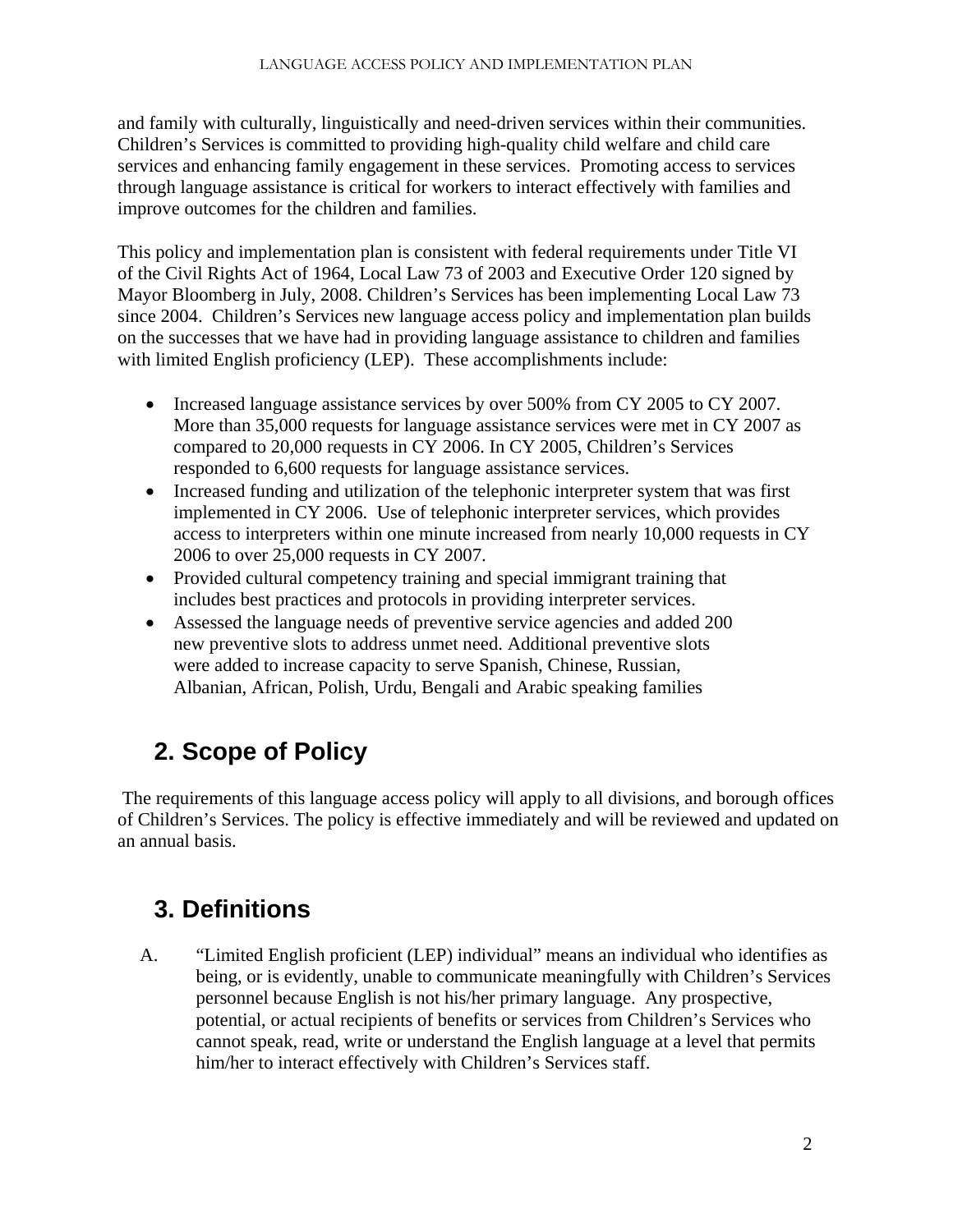- B. "Essential Public Documents" means those documents most commonly distributed to the public that contain or elicit important and necessary information regarding the provision of basic City services. Essential public documents for Children's Services will include: consent forms; letters or notices containing important information regarding participation in a program; notices pertaining to the reduction, denial, or termination of services or benefits, and the right to appeal such actions; notices advising LEP persons of the availability of free language assistance, and other outreach materials.
- C. "Interpretation Services" means oral, contemporaneous interpretation of oral communications.
- D. "Translation Services" means oral explanation or written translation of documents.
- E. "Primary Language" means the language in which a limited English proficient individual chooses to communicate with others.
- F. "Priority Languages" means the languages which Children's Services will provide oral explanation or written translations of essential public documents. The priority languages, in addition to English are: Spanish, Chinese, Russian, Haitian Creole, Arabic, Korean, Bengali, French and Urdu.
- G. "Language assistance services" means interpretation services and/or translation services provided by bilingual personnel or language assistance vendor contracts to a limited English proficient individual in his/her primary language to ensure their ability to communicate effectively with Children's Services.

# **4. Children's Services Language Access Policy**

## **Limited English Proficient Populations to be Served**

In conducting the Department of Justice "Four-Factor Analysis" to determine the LEP populations to be served, Children's Services analyzed primary language data from Connections (the New York State child welfare data base), primary language data from the Children's Services child care data base, and data based on the languages for which interpreter services have been requested, to assess the numbers of LEP children and families served, by language and by geographical location. To address the potential under-counting of LEP children and families in these data bases, Children's Services also has analyzed language data from the New York City Department of Education (NYC DOE) and data from the New York City Department of City Planning (NYC DCP). Based on these analyses, Children's Services has identified the following nine priority language groups, ranked in order from the largest to smallest, as the most common language groups to seek or to receive child welfare or child care services: **1) Spanish 2) Chinese 3) Russian 4) Haitian Creole 5) Arabic 6) Korean 7) Bengali 8) Urdu 9)**  French. The top 6 languages are "covered" languages under Local Law 73. Bengali, Urdu and French are not "covered" languages, but are being considered as priority languages due to their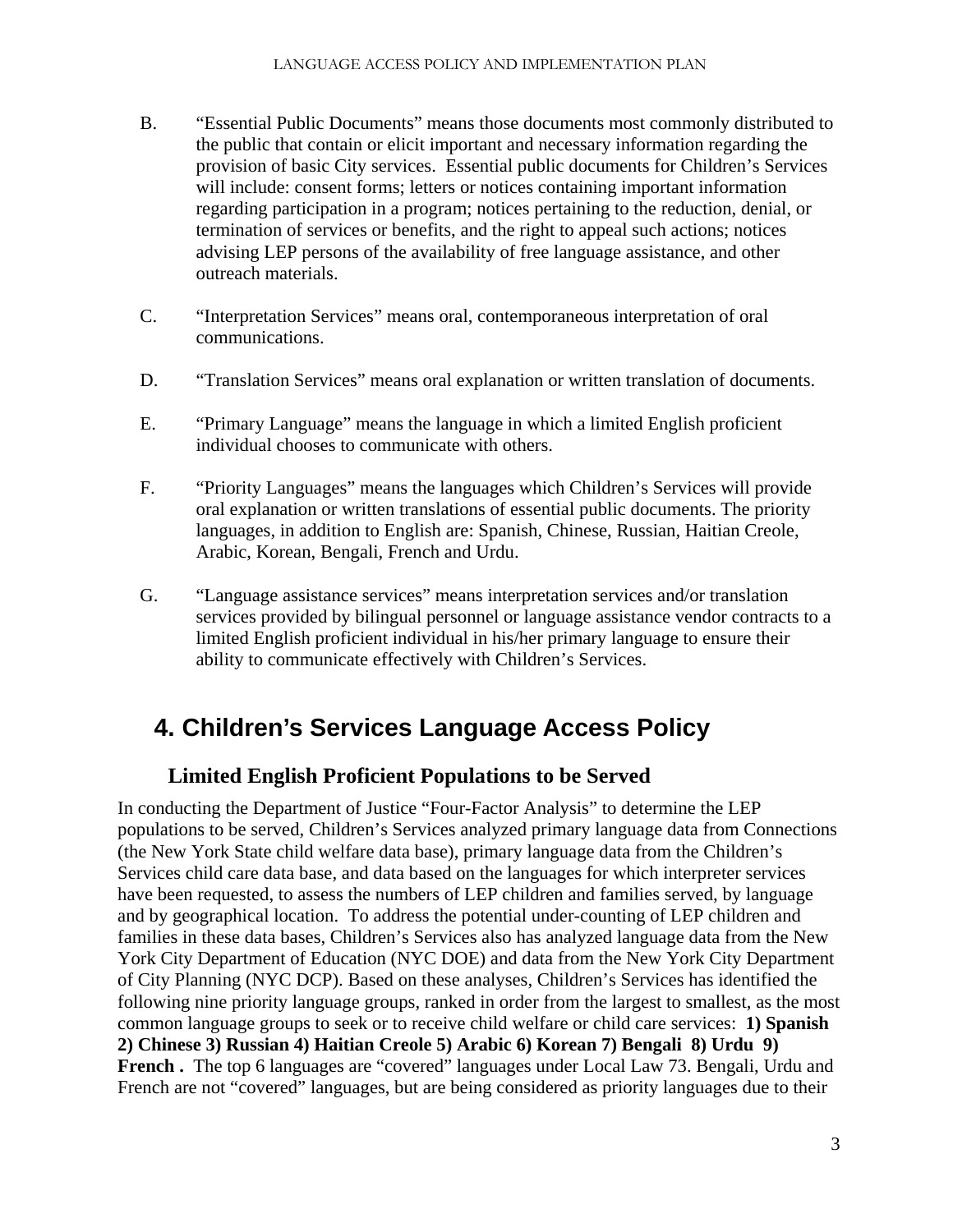relative high usage of child welfare services and the high numbers in the NYC DOE data base containing the primary languages spoken at homes of public school students.

Children's Services' intention is to provide interpreter services for all children and families involved in child welfare cases, including those whose primary languages are not included in the above list, through Children's Services contracts for telephonic interpreting or through contracted, in-person interpreters. More than 150 languages are covered under these contracts, and with the exception of certain indigenous languages from Central America, and certain African languages, Children's Services has been able to provide timely interpreter services for all LEP clients. Children's Services seeks to meet these additional language needs through immigrant community groups serving these populations.

The 9 "priority" languages identified above are the target languages into which Children's Services will translate "essential" public documents. A list of essential public documents and the languages that they have been translated into is included in Attachment A. Due to resource constraints, the remaining translation of these documents will be phased in over the next two years.

## **Providing Notice of the Availability of Free Language Assistance**

## **A. Signage**

Children's Services identified the different points of contact that LEP individuals have with the different divisions and borough offices of Children's Services and posted signage provided through a vendor pursuant to Local Law 73 requirements. Children's Services will post the updated signage developed by the Mayor's Office of Operations and the Mayor's Office of Immigrant Affairs in each point of contact that informs LEP individuals of their ability to access free interpreter services. The signage will be in 22 languages, including the nine priority languages. For LEP clients whose primary language is not one of these 22 languages, Children's Services will inform clients of their ability to access free interpreter services through using a telephonic interpreter.

## **Implementation Plan:**

**1.** New signage will be posted at the different points of contact by June 1, 2009. **Responsibility:** Administration, Child Protection, Child Care

## **B. Notice**

Children's Services recognizes that many children and families receiving child welfare services have their initial contact with Children's Services in their homes, and consequently would not see the signage that offers free language services. To address this issue, Children's Services has utilized a notice (language card) in multiple languages to identify primary languages and inform clients of the availability of free interpretation services. A new notice that includes additional languages is now available and will be substituted for the previous notice. Children's Services will utilize telephonic interpreters to identify language and inform clients of the availability of free interpreter services if the notices are not in the individual's primary language or individual is not able to read notice.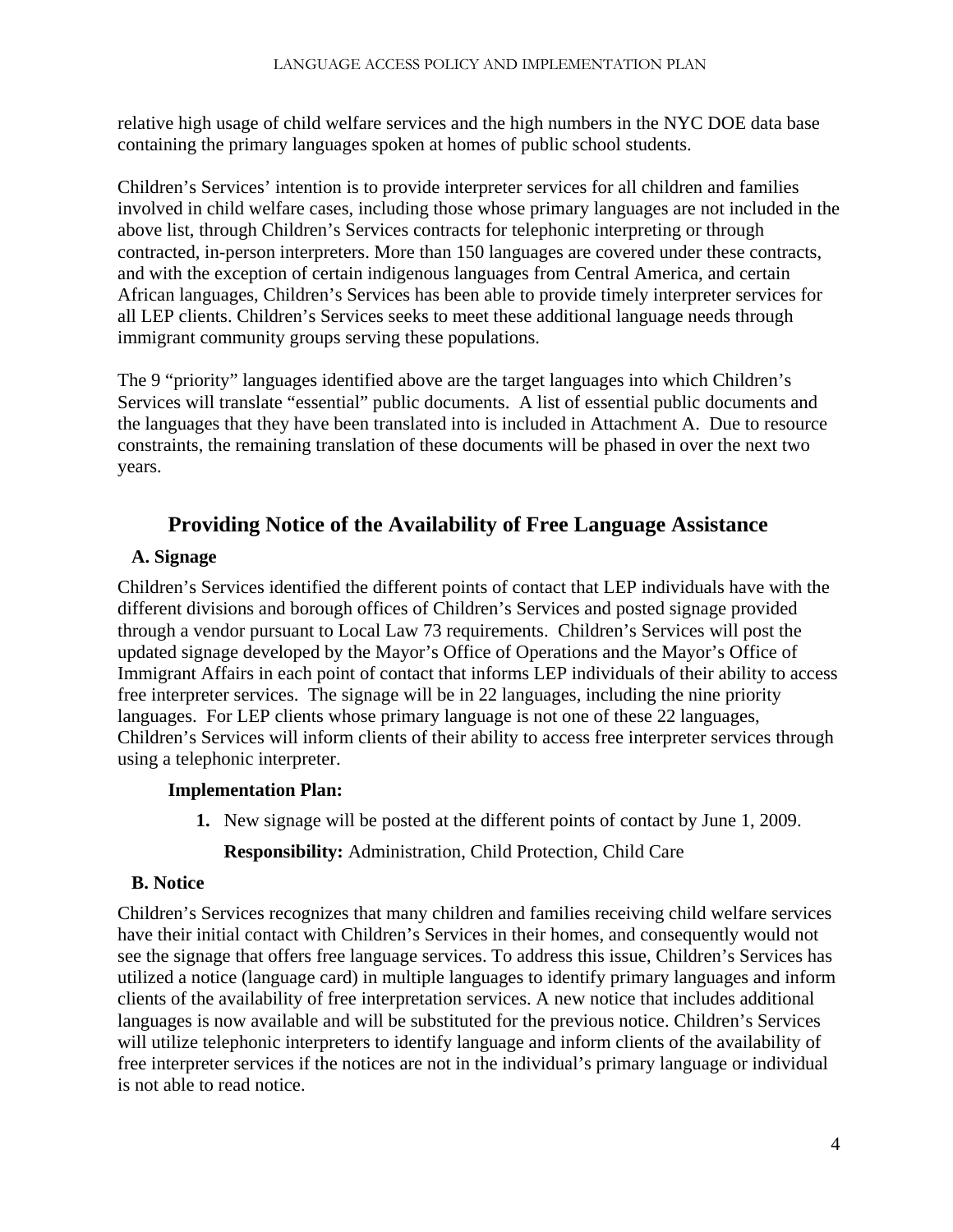**1.** A new notice in multiple languages that can be used to identify language and inform client of availability of free interpreter services is completed. The new notices will be distributed and staff will be trained on appropriate usage by September 1, 2009.

**Responsibility:** Language Access Coordinator, Child Protection

## **C. Pamphlet**

Children's Services will also make available a pamphlet in priority languages informing LEP individuals of the availability of free language assistance services, including interpretation and translation services and providing contact information on how to access these services. The pamphlet will also provide other information about child welfare services that will help immigrant families understand and access these services. These pamphlets also will be distributed to community based groups providing services to immigrant communities to help publicize the availability of language assistance services.

## **Implementation Plan:**

**1.** The pamphlets will be prepared, translated and provided to Children's Services staff and distributed to community based groups by September 1, 2009.

**Responsibility**: Language Access Coordinator

## **Provision of Services to LEP Applicants/Recipients**

## **A. Determining Primary Language of Applicants/Recipients**

Upon initial physical contact with applicants or recipients of services, Children's Services caseworkers provide LEP clients with a notice (language card) in multiple languages to determine their primary language and informing clients of the availability of free interpreter services. If it is not possible to determine the primary language through this method, staff will utilize the telephonic interpreter to determine the primary language.

As many clients may be bilingual in their native language and in English, or may have some proficiency in English and their native language, staff will be trained to ask clients about which language they choose to be communicated in, both for verbal communication and for receiving written communication. Staff will not solely rely on their own assessment of the applicant or recipient's English proficiency in determining the need for an interpreter. If an individual requests an interpreter, an interpreter will be provided free of charge.

Children's Services staff will be trained to enter the primary language chosen by the client on a timely basis in the appropriate data base for child welfare services or child care services.

## **Implementation Plan:**

**1.** Training of Children's Services staff to reinforce current policy to ask clients the language they wish to be communicated in and to enter the primary language on a timely basis will begin with new staff in next training cycle and for existing staff over the next six months. This training will also include the need to determine if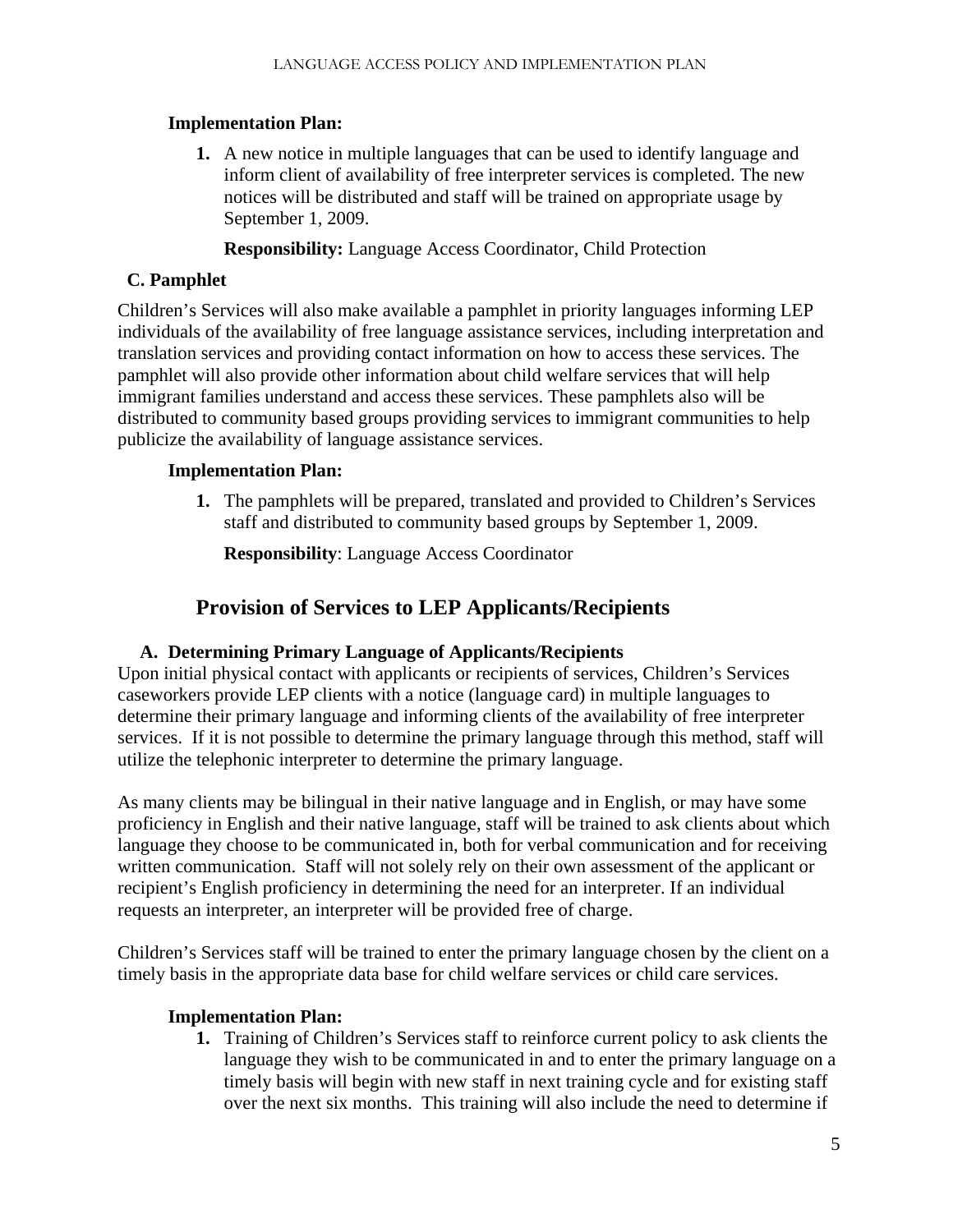language assistance is needed for verbal communication and/or for written communication. The training will be completed by September 1, 2009.

**Responsibility**: Child Protection, Child Care, Satterwhite Academy, Language Access Coordinator

## **B. Provision of Interpreter Services**

Children's Services policy is to provide free interpreter services to all LEP clients that choose to be communicated with in a language other than English. Children's Services staff may also choose to utilize interpreter services in situations in which staff are not able to communicate to a satisfactory level with clients who have chosen not to utilize an interpreter.

Children's Services language access policy also prohibits the use of children, family members, friends, or neighbors for interpreting in all child welfare situations. Children's Services staff (who are not bilingual) should utilize telephonic interpreters or in-person interpreters for all verbal communications with LEP clients, including simple tasks such as scheduling a follow-up meeting, or telling a client that they will return later in the day with an interpreter.

Telephonic interpreting services should be used by Children's Services in child welfare situations for scheduling appointments, and for encounters with clients that are expected to last less than a half hour. For interviews and investigations, family team conferences, and other meetings with LEP clients that are expected to take longer than a half hour, Children's Services staff should request an in-person interpreter.

LEP clients applying for child care/Head Start services may utilize family members 18 years of age or over, neighbors or friends as interpreters. However, Children's Services child care staff will inform LEP clients of the availability of free interpreter services, and are prohibited from asking clients to bring an interpreter.

Child care staff will utilize telephonic interpreters in most situations, including application processing and responding to requests for information.

Children's Services policy to provide interpreters in child welfare cases for all languages is based on our analysis of the Department of Justice "Four Factor Analysis" that the denial or delay of access to interpreters in a child abuse and neglect investigation could have serious implications for the LEP individual. The policy to permit family members 18 years of age or over, neighbors or friends to provide interpretation in child care situations is based on the absence of serious implications for the LEP individual.

Children's Services currently has a contract with Language Line to provide telephonic interpreting services, and a contract with Geneva Worldwide for in-person interpreting services for child welfare services. The resources for these two contracts are projected to be sufficient to meet the expected need. An additional contract with Language Line to provide telephonic interpreting services for child care is now in place, and implementation has begun. Children's Services anticipates providing interpreter services for approximately 35,000 to 40,000 contacts with child welfare LEP clients in CY 2009.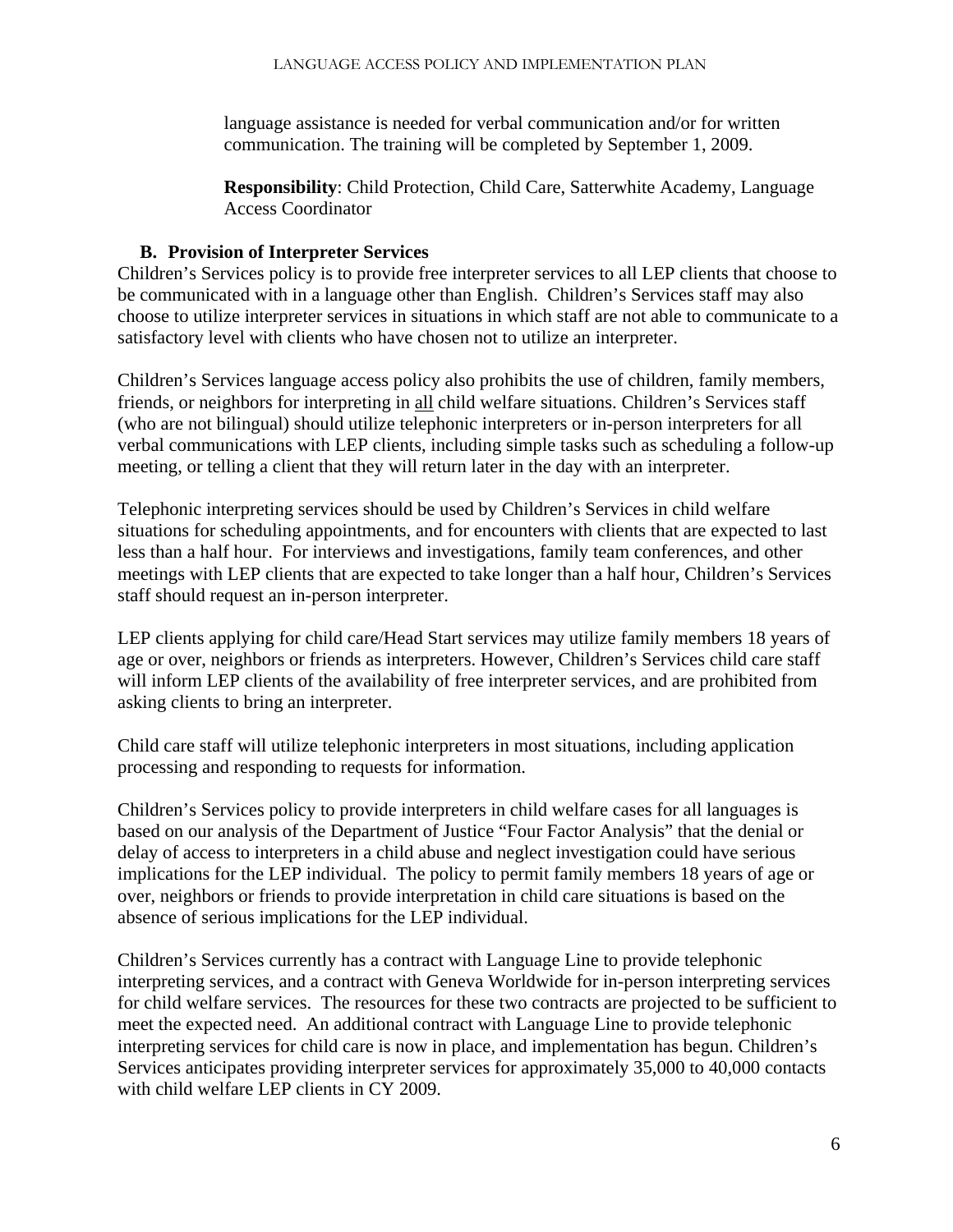1. The Immigration and Language Guidelines for Child Welfare staff will be modified to reflect changes in language access policy and reissued by June 1, 2009.

#### **Responsibility**: Language Access Coordinator

2. Full roll-out of a telephonic interpreting system for child care is anticipated to be completed by July 1, 2009.

**Responsibility:** Child Care, Language Access Coordinator

## **C. Use of Bilingual Staff for Interpreting or Providing Bilingual Services**

Children's Services language access policy permits bilingual staff in child welfare services to provide interpreter or bilingual services. LEP clients will be informed of the availability of interpreter services if they have any objections or concerns with Children's Services staff providing interpreter services or providing bilingual services.

In child care and Head Start cases, bilingual staff may assist LEP clients in responding to requests for information and application processing. However, LEP clients may request interpreter services if they have any objections or concerns.

#### **Implementation Plan:**

1. Children's Services is reviewing this policy and will modify the language access policy and Immigration and Language Guidelines for Child Welfare Staff within six months to reflect any changes in policy.

**Responsibility:** Language Access Coordinator, Child Protection

**2.** Use of bilingual staff to assist LEP clients in responding to requests for information and application processing is current policy in child care. Staff will be trained over next 3 months on informing clients that they may request interpreter services if they prefer.

## **Responsibility:** Child Care

#### **D. Translation Services**

Children's Services will offer written translations or oral explanations of "essential public documents" based on the availability of resources. Under Executive Order 120, essential public documents include those documents most commonly distributed to the public that contain or elicit important and necessary information regarding the provision of services by Children's Services. Using the Department of Justice Four-Factor Analysis, essential public documents for Children's Services also will include: consent forms; letters or notices containing important information regarding participation in a program; notices pertaining to the reduction, denial, or termination of services or benefits, and the right to appeal such actions; notices advising LEP persons of the availability of free language assistance, and other outreach materials.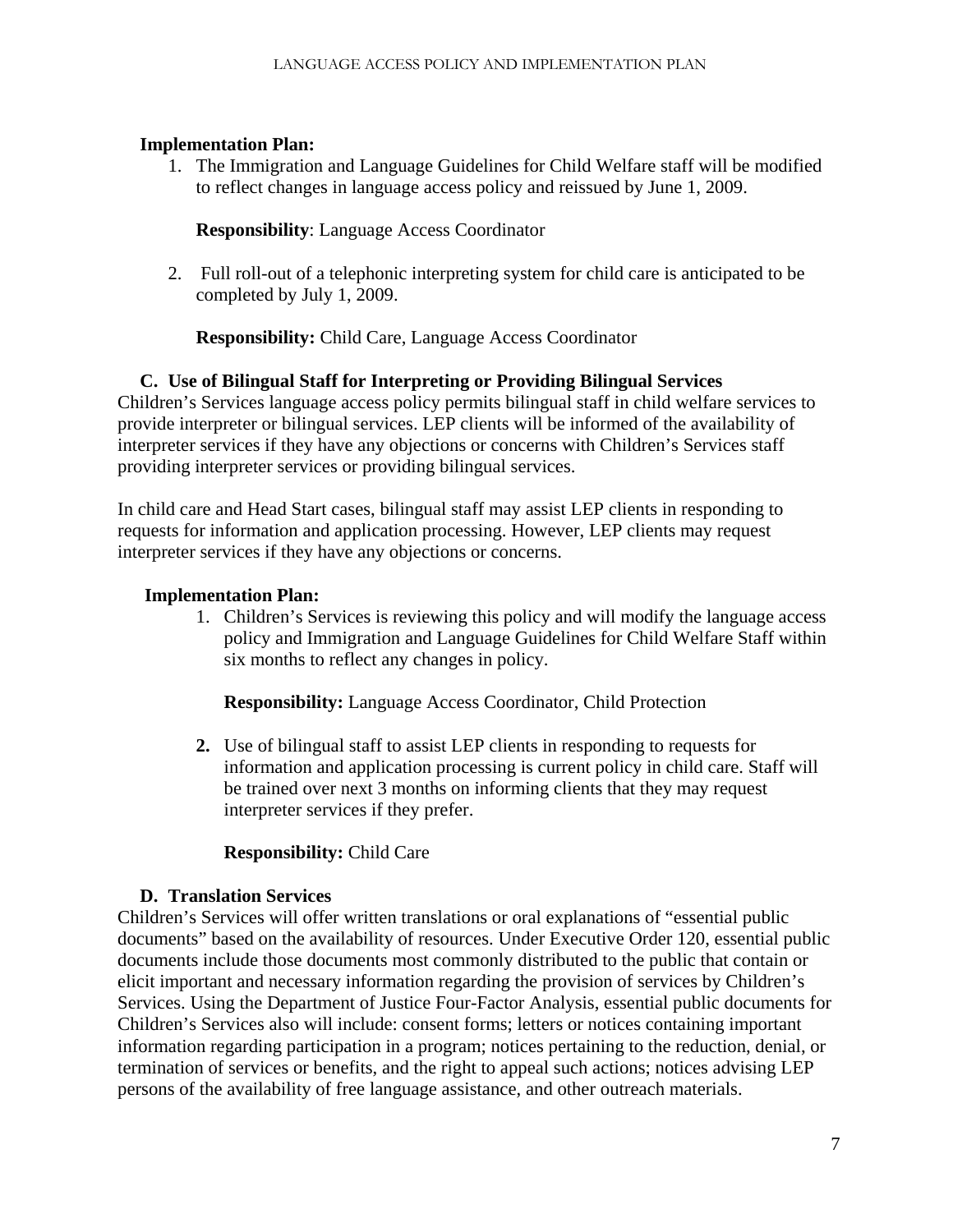Essential public documents that are "form" letters/notices will be translated into each of the nine priority languages, Spanish, Chinese, Russian, Haitian Creole, Arabic, Korean, Bengali, Urdu and French, based on the availability of resources. A significant number of these notices are New York State notices and Children's Services has requested the State's assistance in translating these notices into the priority languages. Until these notices are available in the priority languages, Children's Services will offer oral explanations of these notices using interpreters, to ensure that LEP individuals are able to understand these communications.

Children's Services will also translate essential public documents that contain necessary information regarding the provision of child welfare services and child care and Head Start services into the nine priority languages, based on the availability of resources.

Essential public documents that are client specific will be translated into priority languages, based on the availability of resources, or clients will be offered an oral explanation of these documents. LEP individuals will receive a notification in their primary language stating: IMPORTANT: IF YOU NEED HELP IN READING THIS, ASK YOUR CASEWORKER FOR A FREE INTERPRETER TO HELP. The notification will be provided in the nine priority languages.

Due to resource limitations, Children's Services will not provide written translations of essential public documents for LEP individuals whose primary language is not one of the 9 priority languages. Children's Services will offer oral explanations of essential public documents for these clients.

Children's Services will utilize private translation companies/contractors and/or volunteer language banks for the translation of essential public documents. To ensure consistency in translations, Children's Services will develop a glossary of terms in priority languages to be utilized by contractors and also develop a style guide. In addition, Children's Services will seek to have all translations reviewed by "secondary" reviewers. Oral explanations of essential public documents will be provided through telephonic interpreters and in-person interpreters.

Children's Services recognizes the importance and benefits of producing documents using plain language principles. Staff in Family Support Services, including the Language Access Coordinator, has received training through the Mayor's Office of Adult Education and the Mayor's Office of Immigrant Affairs in the use of plain language principles. While it is not feasible at this time to revise current documents, Children's Services will make concerted efforts to use plain language principles in developing new essential public documents.

## **Implementation Plan:**

**1.** Children's Services has developed a list of essential public documents to be translated into the nine priority languages. Attachment A includes the list of essential public documents and the languages in which these documents are currently available. In determining which documents to be translated first, Children's Services will prioritize based on the Department of Justice criteria of "the consequence to the LEP person if the information in question is not provided accurately or in a timely manner".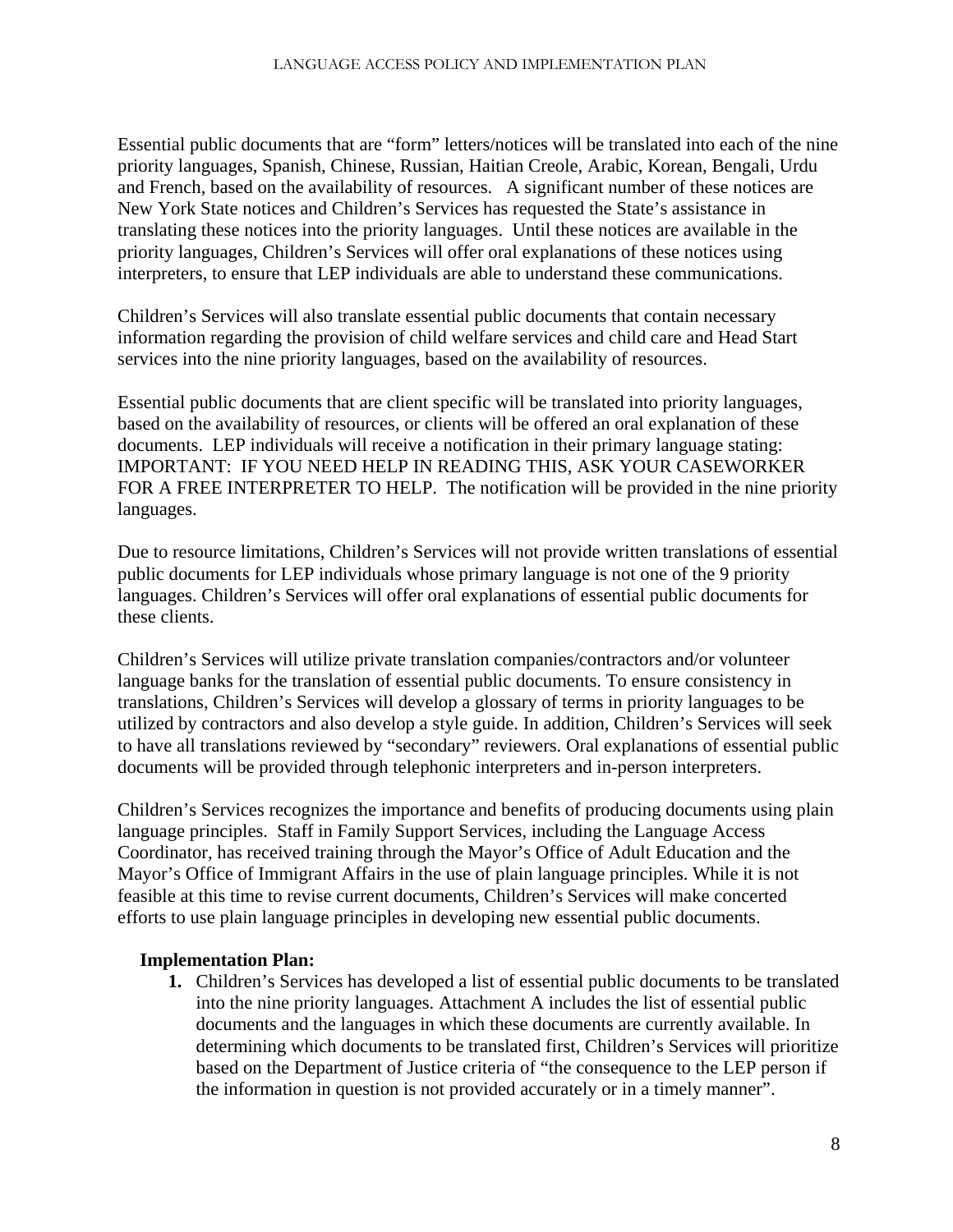Documents will then be prioritized based on the frequency in which they are used. Documents will first be translated into Spanish, followed by Chinese, Russian, Haitian Creole, Arabic, Korean, Bengali, Urdu and French. Translations of essential public documents have begun, and will be completed over a two year period, based on the availability of resources.

**Responsibility:** Language Access Coordinator, all divisions of Children's Services

**2.** Children's Services will develop the nine language notification offering interpreter services to provide an oral explanation of certain essential public documents by June 1, 2009 within three months and will begin providing the notification to LEP clients by September 1, 2009.

**Responsibility**: Language Access Coordinator, All divisions of Children's Services

**3.** A request to OCFS to translate essential public documents that are State documents has been submitted. We anticipate receiving these translated documents over a one year period.

**Responsibility:** Language Access Coordinator

## **E. Outreach**

Children's Services' website currently provides a linkage to Babel Fish to enable LEP individuals to translate portions of the website. To increase access to the website for LEP individuals, Children's Services intends to provide multi-lingual information about programs and services and also include links to translated materials. In addition, Children's Services plans on having a Language and Immigration site on the website that will include the Language Access policy, a training video on best practices in working with interpreters, a resource guide to community-based immigration providers and links to immigration resources.

Outreach efforts by Children's Services also will include working with the Children's Services Immigrant Advisory Subcommittee consisting of representatives from community groups that work with the diverse immigrant communities in New York City. Children's Services will distribute the Language Access Policy and the language access pamphlet being developed in priority languages through the Subcommittee members, other community groups working with immigrant communities, immigrant legal service providers, community partnership coalitions and preventive service agencies.

## **Implementation Plan:**

1. Children's Services will provide multi-lingual information and links to translated materials on the website by June 1, 2009, and will create a Language and Immigration site on the website by September 1, 2009.

**Responsibility:** Management Information Systems, Language Access Coordinator, Office of Communications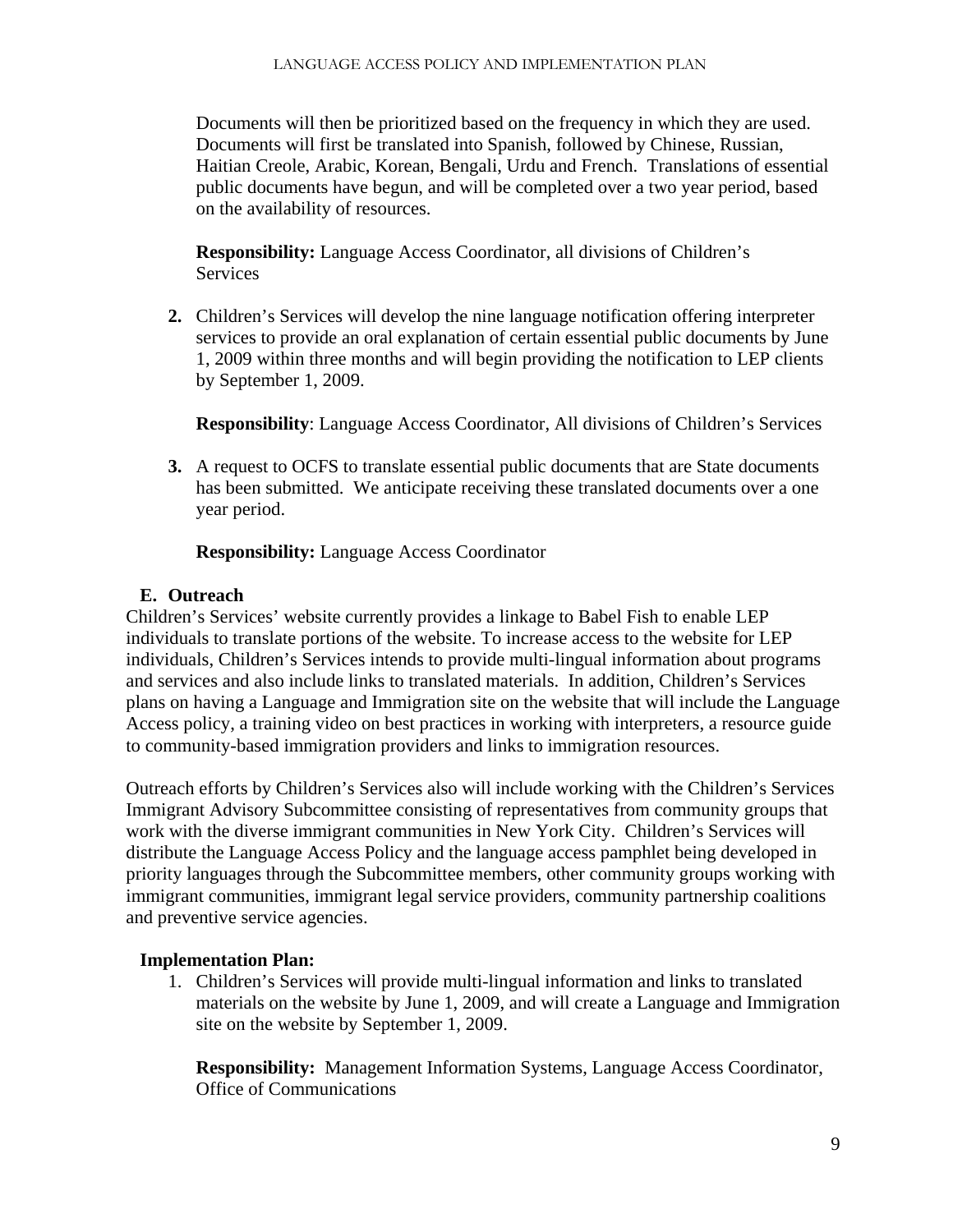2. The Children's Services language access policy will be distributed by May 1, 2009 and the language access pamphlet will be distributed by September 1, 2009.

## **Responsibility:** Language Access Coordinator, Office of Communications

## **F. Language Access Coordinator**

The Commissioner of Children's Services designated the Director of Immigrant Services as the Language Access coordinator for Children's Services. The responsibilities of the Language Access coordinator include:

- Developing language access policy and implementation plan
- Oversight of the language access policy and implementation
- Ensuring that staff are aware of language access policy and steps needed to implement policy
- Tracking and monitoring the provision of language access services
- Responding to complaints regarding language access services
- Assisting in procurement of contract language access services and assisting in managing the relationship with language services contractors

## **G. Provider Agencies**

 Children's Services Neighborhood Based Services approach seeks to provide every child and family with culturally, linguistically and need-driven services within their communities. As recipients of federal funding, foster care and preventive agencies are covered by Title VI of the Civil Rights Law and must take reasonable steps to provide meaningful access to their programs and services to persons who are Limited English Proficient (LEP).

The Guidance to Federal Financial Assistance Recipients Regarding Title VI Prohibition Against National Origin Discrimination Affecting Limited English Proficient Persons issued by the United States Department of Health and Human Services in January 2004 describes the reasonable policies, procedures and other steps that contract agencies can take to ensure meaningful access to their programs by LEP persons. The Guidance provides for a flexible approach based on the number of LEP persons served by the agency, the frequency with which LEP persons come in contact with the agency, the nature and importance of the program or service to people's lives, and the resources available to the agency and the costs.

Children's Services is monitoring the provision of language services by foster care and preventive agencies through the Provider Agency Measurement System. Over the next year, Children's Services will work with contract agencies to review the Federal Guidance and the steps they are taking to ensure meaningful access to their programs to LEP persons. Children's Services will work cooperatively with the contract agencies to develop flexible, cost-effective approaches that address the different needs of agencies in ensuring meaningful access to LEP persons.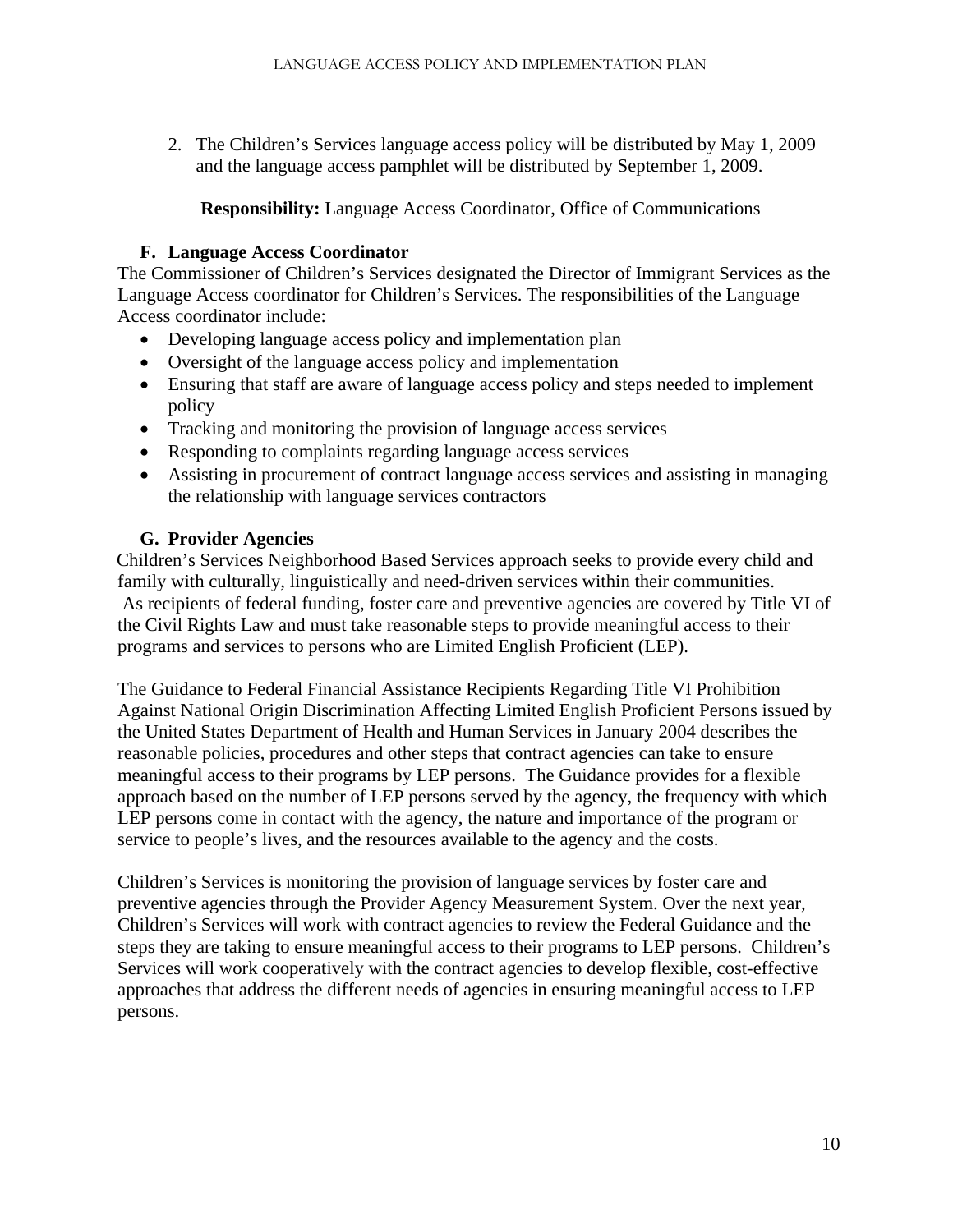1. Based on the results of the monitoring of language services through the Provider Agency Measurement System, Children's Services will develop a plan for working with contract agencies and implement the plan over the next year.

**Responsibility:** Division of Quality Assurance, Language Access Coordinator

# **5. Training**

Children's Services recognizes that the successful implementation of this language access policy requires training of new and existing staff, including front-line, supervisory and managerial staff who will have contact with LEP clients. Training will be tailored to staff according to his/her responsibilities in working with LEP clients. Training will include:

- Basic training on content of language access policy and implementation plan;
- Ensuring accurate determination of primary language for all family members;
- Recording primary language and documenting use of interpreters and providing translated documents or providing oral explanations of documents;
- Best practices in working with telephonic interpreters and in-person interpreters and;
- Best practices in providing culturally competent services to LEP clients.

New Children's Services staff in the Division of Child Protection receives training on language assistance in the Common Core training, which is provided through the Satterwhite Academy, Children's Services training center for its child welfare staff. This training will be modified to address changes in Children's Services language access policy.

In addition, Children's Services staff receives training on language assistance in Immigrant Issues training, provided monthly through the Satterwhite Academy, and language assistance is also covered in the Cultural Competence in Child Welfare practice module. These trainings will be modified to reflect changes in Children's Services language access policy. Most staff attending these trainings are new hires or have been working at Children's Services for less than a year. The Immigration and Language Guidelines for Child Welfare Staff, a booklet developed by Children's Services with input from an external advisory group will be modified to reflect the new language access policy.

For existing front-line, supervisory or management staff, training on the Children's Services language access policy will be multi-faceted, depending on staff responsibilities. The Language Access policy will be distributed to all staff, and will be accessible on-line through the Children's Services intranet. Training for front-line staff that have direct contact with LEP clients will be provided in borough offices, or if feasible, through web-based training. In addition, with assistance from a grant from the Annie E. Casey foundation, Children's Services is developing a video to help train staff on the language access policy, with emphasis on best practices in working with telephonic and in-person interpreters. This video will be incorporated into trainings, and will also be available to staff on an on-going basis as a CD, and will be accessible through the Children's Services intranet.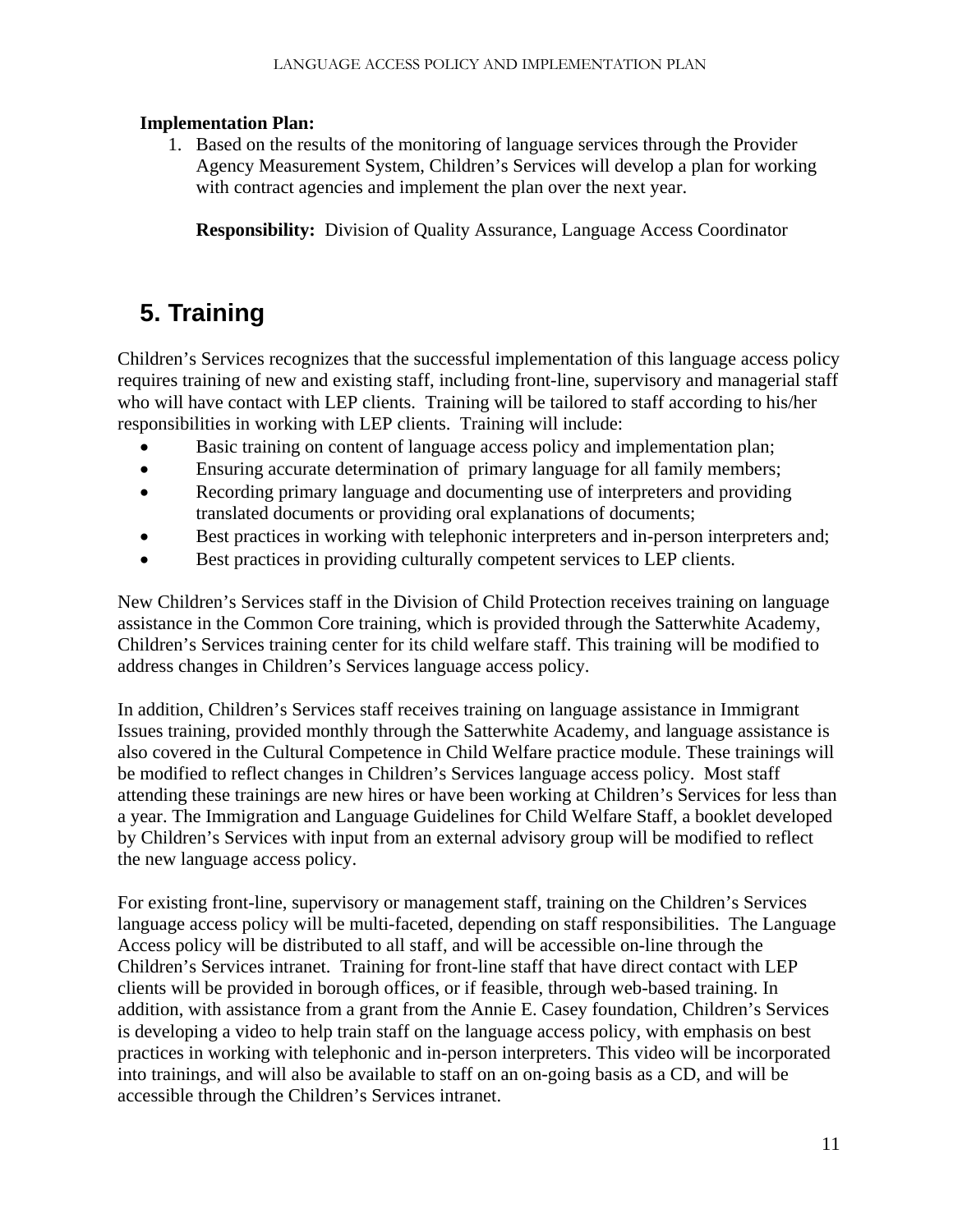**1.** Children's Services will modify its current training on language assistance to reflect the changes in this language access policy by June 1, 2009. This will include revising and reissuing the Immigration and Language Guidelines for Child Welfare Staff, as well as the curriculum.

**Responsibility:** Quality Assurance (Satterwhite Academy), Language Access Coordinator

**2.** The Children's Services language access policy will be made available on the intranet by June 1, 2009. Training for front-line staff, supervisory and management staff in borough offices will be rolled out over the next six months and be completed by September 1, 2009.

**Responsibility:** Management Information Systems, Language Access Coordinator

**3.** The video on the language access policy with emphasis on best practices in working with telephonic and in-person interpreters is expected to be completed by September 2009.

**Responsibility:** Language Access Coordinator

## **6. Recordkeeping and Monitoring**

Consistent with Local Law 73 and Executive Order 120 requirements, Children's Services will collect data on the number of LEP clients served, disaggregated by type of language assistance required and by primary language.

The primary languages of all child welfare clients are collected in Connections, which is the database developed and operated by the New York State Office of Children and Family Services (OCFS). The primary languages of persons receiving child care services are collected in the Automated Child Care Information System (ACCIS) data base. The primary language fields in these data bases currently do not enable the differentiation of the type of language assistance required. There is only one primary language field and staff is not able to enter a separate primary language for interpretation or for translation. Children's Services has requested assistance from OCFS to change the primary language field to enable this differentiation. Children's Services is assessing the feasibility of making this change in the Child Care data base.

Children's Services also collects data on the use of in-person interpreters, by language, duration of interpretation and by client name for child welfare services. In addition, Children's Services collects data on the use of telephonic interpreters, by language, by duration of interpretation and by caseworker requesting the interpreter services. Children's Services bilingual staff providing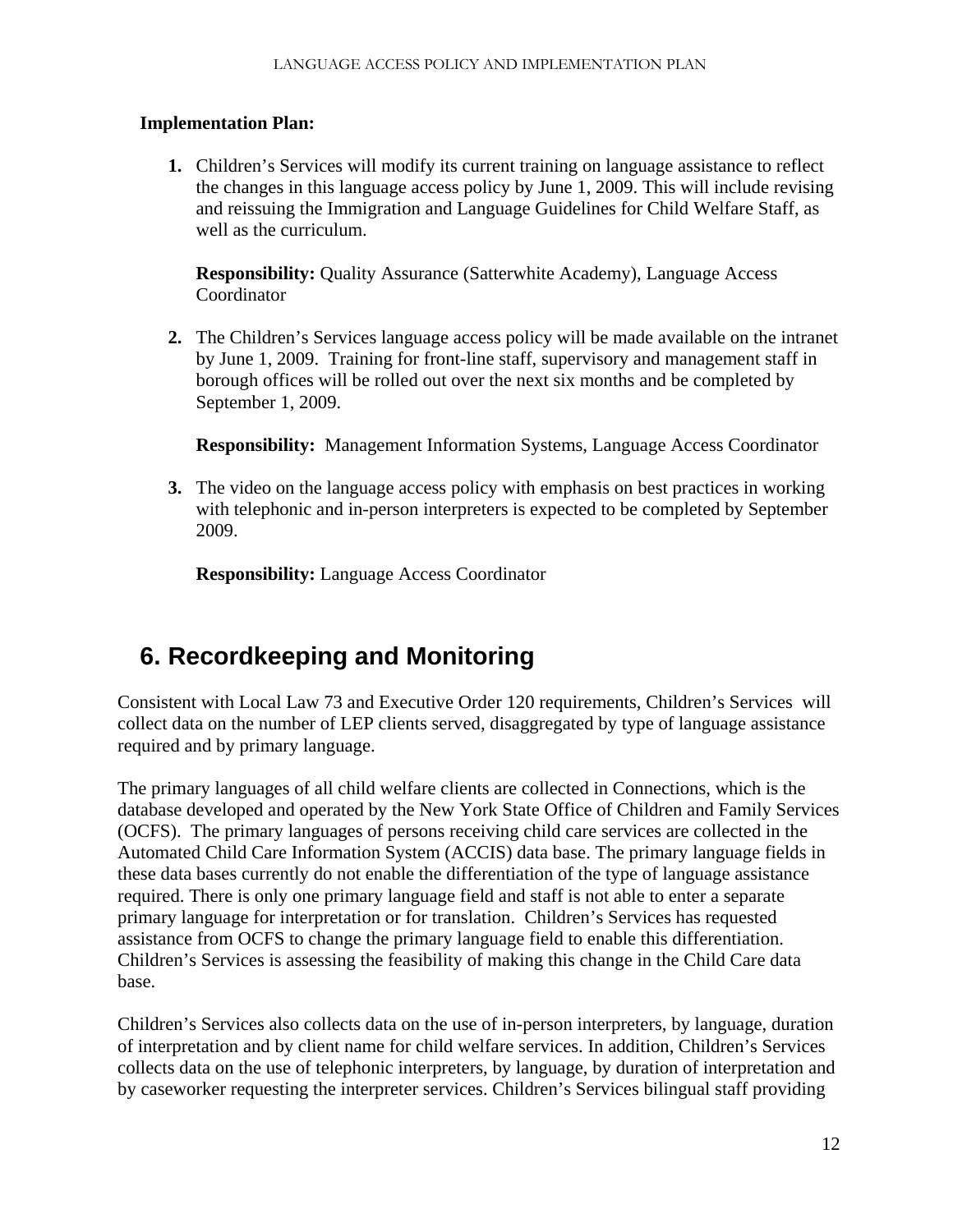interpreter services or providing bilingual services can note this use in progress notes, but this data is not readily accessible.

To monitor the provision of language assistance services to LEP clients, Children's Services will conduct an annual analysis (bi-annual if resources permit) of a sample of cases. Approximately 100 child welfare LEP cases will be reviewed through the reading of progress notes on Connections to determine whether interpreter services and translated forms or oral explanations of notices were provided on a timely basis. In addition, Children's Services will review a sample of cases of clients for whom English was entered as the primary language to determine if the primary language was accurately determined.

## **Implementation Plan:**

1. The analysis of a sample of LEP cases to determine if primary languages were determined correctly and to determine if interpreter services and translated forms or oral explanations were provided on a timely basis will be conducted annually between June and August. Results of the analysis will be incorporated in an annual report on Children's Services implementation of the language access policy to be issued in March 2010, consistent with Local Law 73 requirements.

**Responsibility**: Office of Research and Evaluation, Language Access Coordinator

# **7. Resource Analysis and Planning**

## **Current Resources**

Children's Services has existing contracts with language assistance vendors for telephonic interpreting services, in-person interpreting services and for translation services. To reduce costs for translation services, Children's Services is considering utilizing New York State negotiated agreements with translation vendors.

Children's Services is also utilizing free translation services through the Queens Borough President's Office, and free translation services through the Princeton University Language Project

Through a grant from the Annie E. Casey Foundation, Children's Services is developing a video to train staff on the language access policy, including determining primary language and best practices in working with telephonic and in-person interpreters.

## **Utilization of City-Wide Resources**

Children's Services is using materials prepared by the Mayor's Office of Operations and Office of Immigrant Affairs in implementing the language access policy. These materials include the multi-lingual language identification and free interpretation service poster, and the multi-lingual notice of free translation.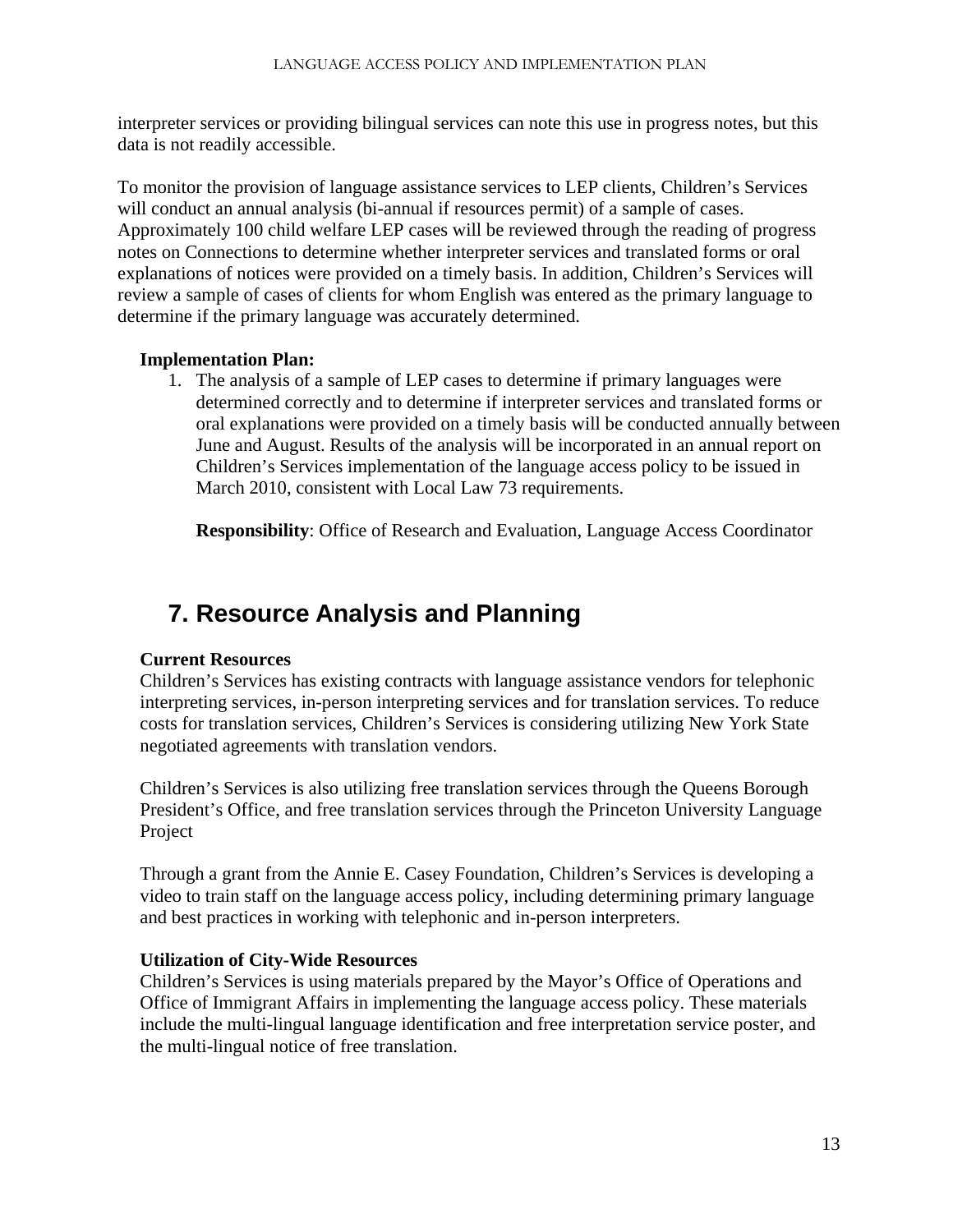#### **Attachment A Documents for Translation**

#### **Essential Public Documents-Form Documents**

The following is a preliminary list of documents in the child protection process through foster care placement and Preventive Services that are "form" or standardized documents that will be translated into the nine priority languages, based on the availability of resources:

## **Documents: Child Protection Process through foster care placement**

- 1. Notice of Existence: state document available in Spanish (on Connections)
- 2. Notice of Indication: state document available in Spanish (on Connections)
- 3. Child Safety Conference Brochure: Spanish translation is being completed
- 4. 701 B Notice of temporary removal or child(ren) and right to hearing: available in English, Spanish, Chinese, Italian, Russian, Haitian, Arabic, Korean
- 5. CS 864 Voluntary Placement: available in English and Spanish
- 6. CS 864V-Request for Discharge of Child from Foster Care: available in English and Spanish**;** Korean translation in process
- 7. Authorization for Release of Health Information Pursuant to HIPAA: Spanish translation in process
- 8. LDSS 4315 Judicial Surrender: state document available in Spanish
- 9. LDSS 4316 Extra Judicial Surrender: state document available in Spanish

## **Documents: Preventive Services**

- 1. CS 174- General information about Preventive Services: available in Spanish: Chinese translation in process
- 2. CS 174A- Acceptance for Preventive Services: Chinese translation in process
- 3. CS 174B-Notice of intent to reduce or discontinue Preventive Services: Spanish translation in process
- 4. LDSS 2921- Common application: available in Russian, Arabic, Chinese, Creole, and Spanish
- 5. LDSS 1301- Instructions on how to fill out application: available in Russian, Arabic, Chinese, Creole and Spanish

#### **Documents: Foster Care**

- 1. CM309- Designation of Religious Preference for Children: used by parents to inform ACS of the placed child's religion and the parent's wish to have (or not have) the child placed in a foster care agency associated with his/her religion.
- 2. CM-912y- Foster Parent Agreement: describes the rules and regulations that a foster parent must abide by and the rights of the foster parent when ACS proposes to remove a foster child from the foster parent's home.